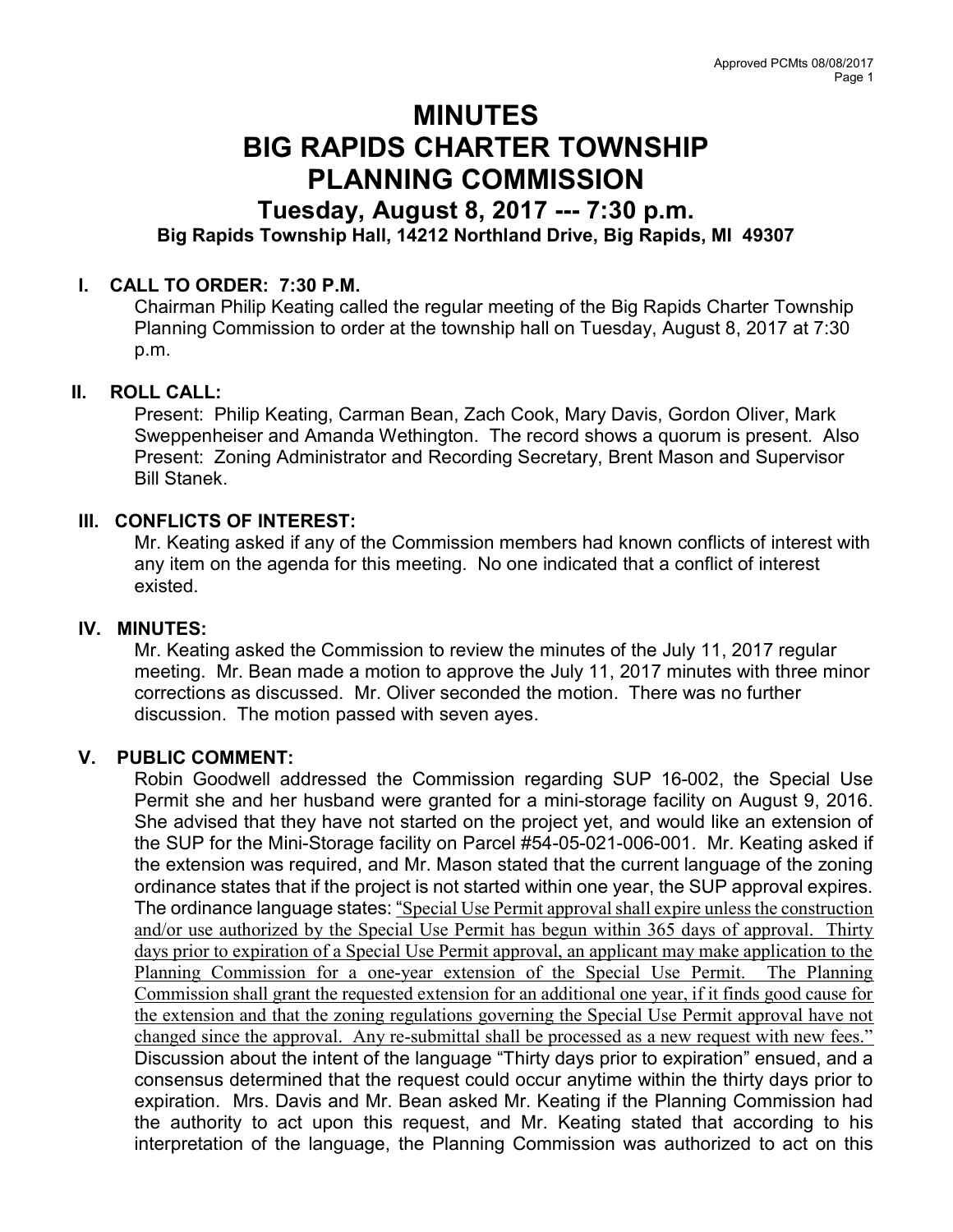request. Mr. Sweppenheiser stated that there needs to be an application, and Mr. Mason assisted Mrs. Goodwell with an application for extension. A motion to approve the extension of SUP 16-002 for Parcel #54-05-021-006-001 for one year, through August 9, 2018, was made by Mr. Oliver and seconded by Mr. Sweppenheiser. Mr. Keating asked if there was any further discussion. None being heard, the motion was approved on voice vote with 6 in favor, Mr. Keating, Mr. Sweppenheiser, Mr. Oliver, Mrs. Wethington, Mr. Cook and Mrs. Davis. Mr. Bean voted against the motion. Mr. Mason will send a written verification of the SUP extension to Mr. and Mrs. Goodwell.

## VI. DOCUMENT REVIEW:

Mr. Keating asked the Commissioners if they had a chance to look at the By-laws. Mr. Keating stated that he feels it is worthwhile to review the by-laws occasionally, particularly in section 3 regarding the duties of the Planning Commission, especially preparing and updating the Master Plan. Mr. Keating feels that our Master Plan is pretty sterile when you look at the intent of the Master Plan, and seems to be lacking in direction for future growth and development of the township. Mr. Keating is concerned because the Master Plan is always a major topic of discussion from the attorneys at most MTA zoning classes in reference to any decisions that a Planning Commission would make. He continued by stating that our plan may be just fine as it is, but it is good for us to keep in mind that it might need to be changed in order to provide the direction the Planning Commission needs to steer development ten to twenty years in the future. Mr. Keating thinks that there should be more public comment interjected into the plan, even though during the public hearings, no one was present to comment. Mr. Sweppenheiser commented on what the City is doing now with its Master Plan, involving updates of certain sections that reflect changes that have occurred recently. Mr. Bean commented on the current Township Master Plan and how it has relatively little information providing direction for township development. Mr. Keating asked if any of the Commissioners had any more questions or comments about the by-laws. Mr. Keating said the only thing that he had a question on is under the Duties of the Planning Commission, Part D it states the Planning Commission will "prepare an annual written report to the township board of the planning commission's operations and the status of planning activities, including recommendations regarding actions by the township board related to planning and development." Mr. Keating doesn't recall this occurring in the past, and Mr. Mason advised that the last report was in 2014. Mr. Mason presented a draft of a possible format for the 2017 report and a copy of an annual report issued by the Southfield, Michigan Planning Commission. Mr. Keating commented that he liked the format of the Southfield report and the information it provided. He asked to meet with Mr. Mason in the near future for the purpose of working on an annual report format. Mr. Keating asked if there were any more questions or comments regarding the By-laws. Hearing none, he moved on to more discussion about the Master Plan.

Mr. Bean had made comments earlier about our future land use, and that we are mandated to make decisions based on the future land use plan. If the current Future Land Use Map is not how we want it to be, the commission needs to make changes that are representative of the way we would like development to occur. Mr. Mason interjected that he feels some changes might be in order to modify the future land use map to provide more accurately for current land uses that aren't anticipated to change in the next 20 years. Mr. Keating commented on the 2005 Master Plan and on the development of the 2015 plan, which was very condensed compared to the previous version. The feeling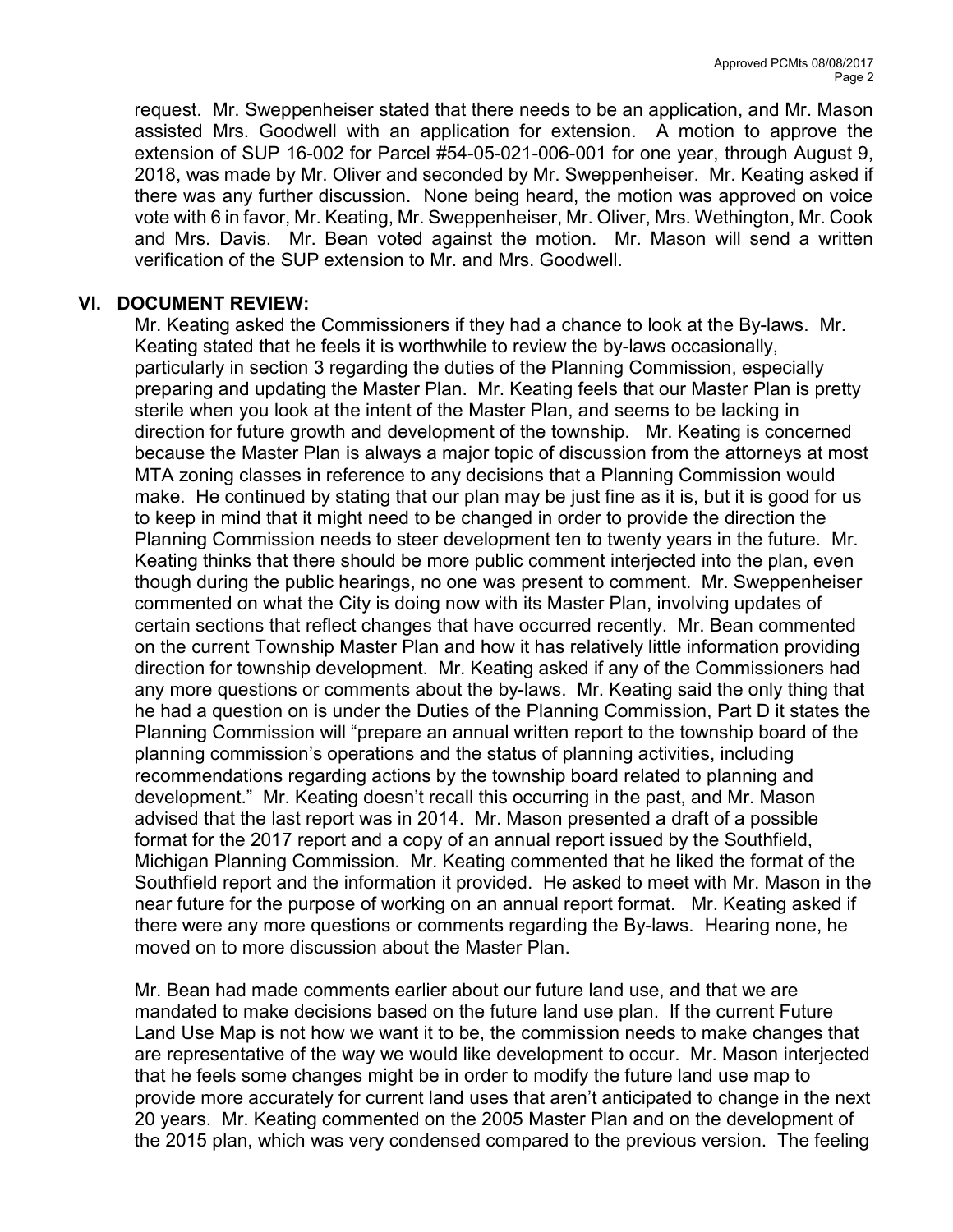was that the 2005 plan had a lot of information that wasn't necessary and nobody was going to care about. That is why the 2015 plan is so condensed. Mr. Keating continued by saying that he had the sense that the 2005 plan was done more because it had to be done, and not because people wanted to do it, and the 2015 plan was done because it needed to be updated, but there wasn't a great amount of additional detail provided. Mr. Keating would like to see the next revision have more attention put towards the actual plan details with emphasis on what the future will look like and what the regional needs will be. Mr. Sweppenheiser said that it is a good thing to review the plan at least every 5 years, because the township is growing and changing much more rapidly than many rural townships in the area, and we need to be ready to assist with that growth. Utilities, including water and sewer services will help provide for and direct that growth. The topic of east side development was discussed at length. Mr. Bean advised that when he was involved with the County Master Plan, they had no response from the public or the other municipal entities that were notified. There seems to be a general feeling that most people are ambivalent about Planning Commission matters, unless they are directly affected by the issue being presented. Mrs. Wethington mentioned that most of the other townships in the county put an informational flyer in the tax bills and change notices that the Equalization Department prints. She wondered why Big Rapids Township didn't do that in an effort to keep the citizens informed about important issues that could be discussed at certain meetings, or to let them know when different boards meet. Mr. Stanek answered that we do occasionally put flyers in the tax bills and that we do send out a fall newsletter and other notices as needed, but we may not take advantage of that resource to its fullest. Mr. Keating asked Mr. Stanek when his next newsletter would be coming out and Mr. Stanek replied that it would be this fall, possibly early September.

On an unrelated matter, Mr. Keating asked if the Township might sponsor a document shredding day at the township hall. Mr. Stanek thought that a shred day might be a good project to pursue, and further reiterated that the best response the Township receives is from the fall clean-up that we host each September. Mr. Keating mentioned that Lerner Financial is sponsoring a document shredding day on September 23, 2017 at their office.

Mr. Mason asked the Commission to allow him to present some suggested changes for the Future Land Use Map. He presented suggestions that would revert the Future Land Use Map to more accurately reflect the present growth the township is seeing, mostly in taking proposed A-Residential areas and reverting them back to an Agricultural designation that would still allow single family residential use but also maintain the agricultural nature that those areas currently have. We also discussed if there is a need for the Highway Interchange District to be separate from the Commercial District, or would it be acceptable for them to be considered the same commercial zoning district in the future. Mr. Keating asked for members to put together proposals for area changes that might be considered in the Future land use map.

Mr. Keating brought up the CIP Ranking Worksheet for consideration. Mr. Bean said he thought Mr. Mason did a good job with the suggested CIP Ranking Worksheet. Mr. Mason explained to the Planning Commission members how the sheet works and gave a demonstration of the worksheet in action. The planning commission was advised that future items for consideration will be large capital items with a cost of \$10,000.00 or more, as opposed to the previous \$5,000.00 amount, and that the regular operational items of the cemetery and fire department (lawn mowers and SCBA/Turn-out gear) won't